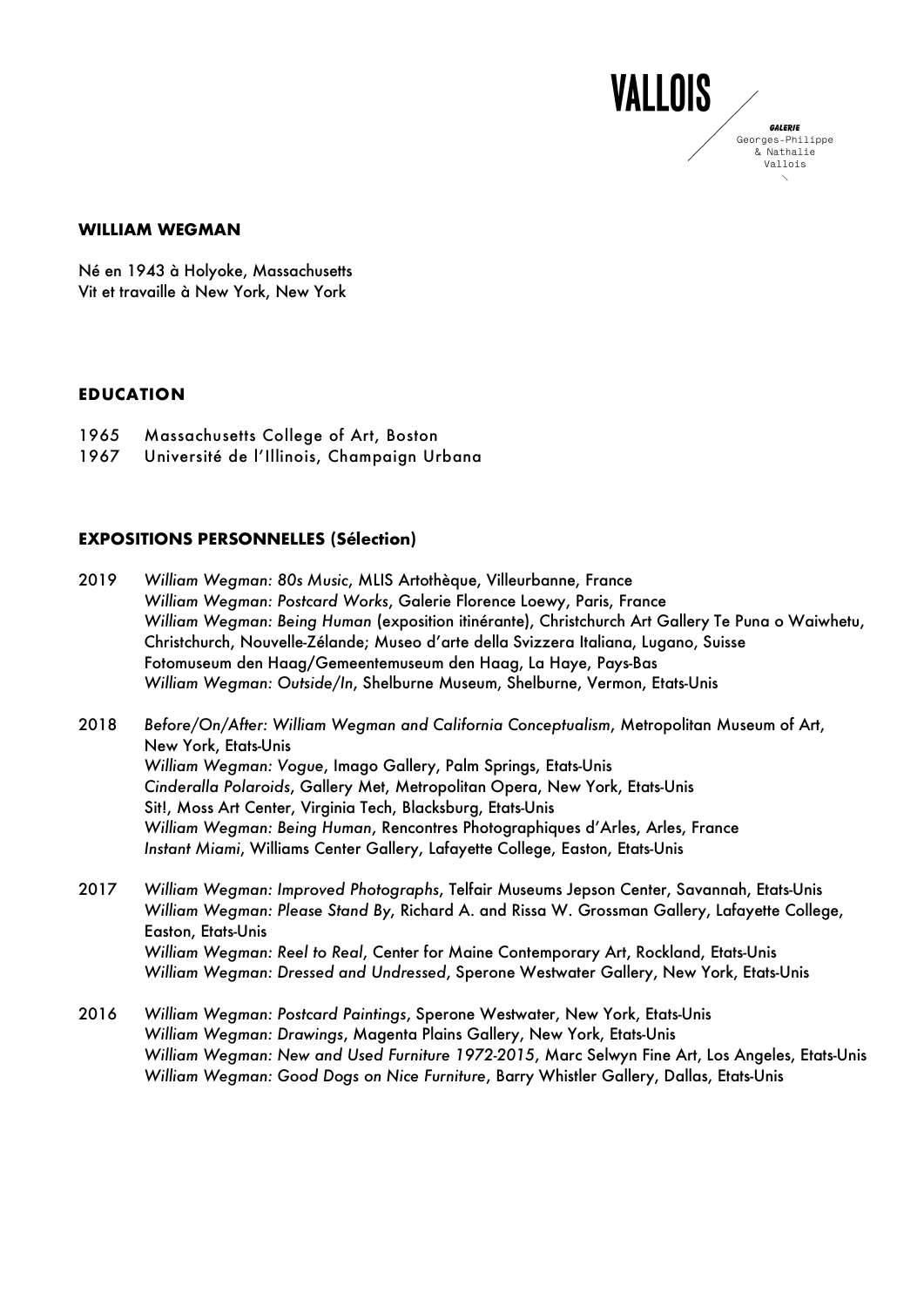

- 2015 *Artists Including Me: William Wegman* (exposition itinérante), The Krannert Art Museum at University of Illinois, Urbana-Champaign, San Jose Museum of Art, San Jose, Etats-Unis *William Wegman: Good Dogs on Nice Furniture*, Imago Galleries, Palm Desert ; Texas Gallery, Houston, Etats-Unis *William Wegman: Cubism and Other-Isms*, Asheville Art Museum, Asheville, Etats-Unis *William Wegman*, Patrick de Brock Gallery, Knokke, Belgique *William Wegman: Good Dogs on Nice Furniture & Cubism and Other -Isms*, Galerie Wouter van Leeuwen, Amsterdam, Pays-Bas
- 2014 *William Wegman: Cubism and Other -Isms*, Senior and Shopmaker Gallery, New York, Etats-Unis *Way Up in Maine: The Works of William Wegman*, Emery Flex Gallery, Farmington, Etats-Unis
- 2013 *William Wegman: The Traveler*, Westport Arts Center, Westport, Etats-Unis *William Wegman: He Took Two Pictures*, *One Came Out*, Marc Selwyn Fine Art, Los Angeles, Etats-Unis *William Wegman: Photographs and Drawings from the 1970s*, Texas Gallery, Houston, Etats-Unis *Eureka: William Wegman Photographs 1970-1975*, Craig F. Starr Gallery, New York, Etats-Unis
- 2012 *William Wegman: Artists Including Me*, Sperone Westwater, New York, Etats-Unis *William Wegman: Drawings for a Better Tomorrow and a Worse Yesterday*, Salon 94 Freemans, New York, Etats-Unis *William Wegman: Hello Nature* (exposition itinérante), Bowdoin College Museum of Art, Brunswick, Etats-Unis ; Artipelag, Stockholm, Suède
- 2011 *William Wegman*, Imago Gallery, Palm Desert, Etats-Unis *William Wegman: New Photos*, Galerie Bugdahn Und Kaimer, Dusseldorf, Allemagne
- 2010 *William Wegman*, Texas Gallery, Houston, Etats-Unis *William Wegman: Some Tricks*, Marc Selwyn Fine Art, Los Angeles, Etats-Unis *William Wegman and Fay: Polaroids 1987-1995*, Senior and Shopmaker Gallery, New York, Etats-Unis *William Wegman: Fay*, Vero Beach Museum of Art, Vero Beach, Etats-Unis *William Wegman: Family Combinations*, City Art Centre, Edimbourg, Ecosse *William Wegman: Inside/Outside*, Panopticon Gallery, Boston, Etats-Unis *William Wegman: Paintings*, *Photographs, Video*, Chang Art, Pékin, Chine *William Wegman: Out of the Box*, Hallmark Institute of Photography, Turners Falls, Etats-Unis
- 2009 *William Wegman*, Artspace@Heutrans, Tanjon Pagar Distripark, Singapour *Unexpected Wegman*, Scottsdale Museum of Contemporary Art, Scottsdale, Etats-Unis *William Wegman: Fay*, Akron Art Museum, Akron, Etats-Unis *William Wegman: New Work*, Galerie Wouter van Leeuwen, Amsterdam, Pays-Bas *William Wegman: Dogs on Rocks*, Galerie Bugdahn und Kaimer, Dusseldorf, Allemagne
- 2008 *William Wegman, Paintings*, Center for Maine Contemporary Art, Rockport, Etats-Unis *William Wegman, Photographs*, Maine Media Workshop, Rockport, Etats-Unis *William Wegman: Fay*, Allentown Museum of Art, Allentown, Etats-Unis *William Wegman*, Lisa Sette Gallery, Scottsdale, Etats-Unis *William Wegman*, Imago Galleries, Palm Desert, Etats-Unis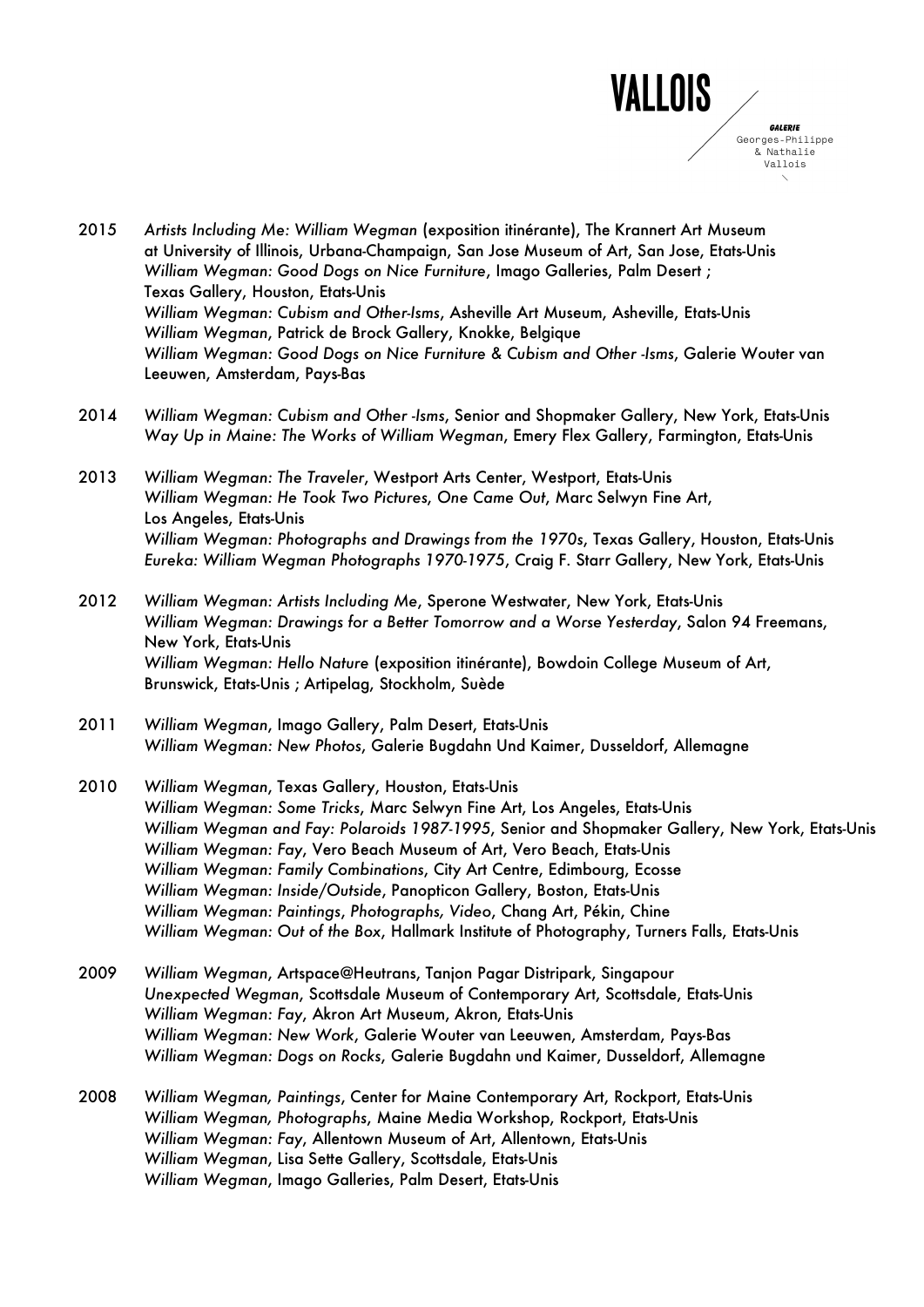

- 2007 *William Wegman, New Paintings*, Robilant and Voena, Londres, Royaume-Uni *Wegman Outdoors*, Senior and Shopmaker Gallery, New York, Etats-Unis *William Wegman*, Marc Selwyn Fine Art, Los Angeles, Etats-Unis *William Wegman*, Sungkok Art Museum, Séoul, Corée\* *William Wegman and no Dogs*, Galerie Bugdahn und Kaimer, Dusseldorf, Allemagne
- 2006 *William Wegman*, Adamson Gallery, Washington, Etats-Unis *William Wegman, Black and White Photographs*, Galerie Wouter van Leewen, Amsterdam, Pays-Bas *William Wegman: Funney/Strange* (exposition itinérante), Addison Gallery of American Art, Phillips Academy, Andover ; Brooklyn Museum of Art, New York ; Smithsonian American Art Museum, Washington ; Norton Museum of Art, West Palm Beach ; The Wexner Center, Columbus, Etats-Unis\* *William Wegman*, Imago Gallery, Palm Desert, Etats-Unis *New & Improved (1974-2006)*, Sperone Westwater, New York, Etats-Unis *William Wegman*, Senior & Shopmaker, New York, Etats-Unis
- 2005 *William Wegman*, Galerie Stephen Hoffman, Munich, Allemagne *Man's Best Friend: Photographs and Videos*, Lisa Sette Gallery, Scottsdale, Etats-Unis *Strange But True*, Hudson Guild, New York, Etats-Unis
- 2004 *William Wegman*, Parco Museum, Tokyo, Japon *William Wegman*, Douglas Udell Gallery, Vancouver, Canada *William Wegman*, Dunn and Brown Contemporary, Dallas, Etats-Unis *William Wegman*, *deprises et reprises : annotations, corrections et deplacements : 1969-2003,* Domaine de Kerguehennec, Bignan, France *William Wegman, Recent Paintings,* Imago Galleries, Palm Desert, Etats-Unis *William Wegman, Recent Polaroids*, Galerie Bugdahn and Kaimer, Dusseldorf, Allemagne
- 2003 *William Wegman*, Charlotte Lund Gallery, Stockholm, Suède *William Wegman, Recent Polaroids*, Imago Galleries, Palm Desert, Etats-Unis *William Wegman*, Centro Jose Guerrero, Diputacion de Granada ; Artium, Vitoria, Espagne\* *William Wegman*, Senior & Shopmaker Gallery, New York, Etats-Unis *William Wegman*, Winston Wacter, Seattle, Etats-Unis *William Wegman*, Galleria Cardi & Co, Milan, Italie *William Wegman*, VB-valokuvakeskus photographic centre, Kuopio, Finlande *William Wegman, Recent Polaroids*, Grant Selwyn Fine Art, Los Angeles, Etats-Unis *William Wegman, New Pigment Prints*, Adamson Gallery, Washington, Etats-Unis *William Wegman, Paintings*, Sperone Westwater, New York, Etats-Unis *William Wegman, Reading Two Books*, Pace/Macgill Gallery, New York, Etats-Unis
- 2002 *William Wegman in the 59th Minute: Video Art on the Times Square Astrovision*, Creative Time and Panasonic, New York, Etats-Unis *William Wegman: Indian in the Refrigerator and other printed works*, Printed Matter, New York, Etats-Unis *William Wegman, Recent Work*, Dunn and Brown Contemporary, Dallas, Etats-Unis *William Wegman*, Roman Zenner, Stuttgart, Allemagne\* *William Wegman: Fashion Photographs…and More: Works on Paper and Video, 1970 to 2001,* The Art Gallery of Ontario, Toronto, Canada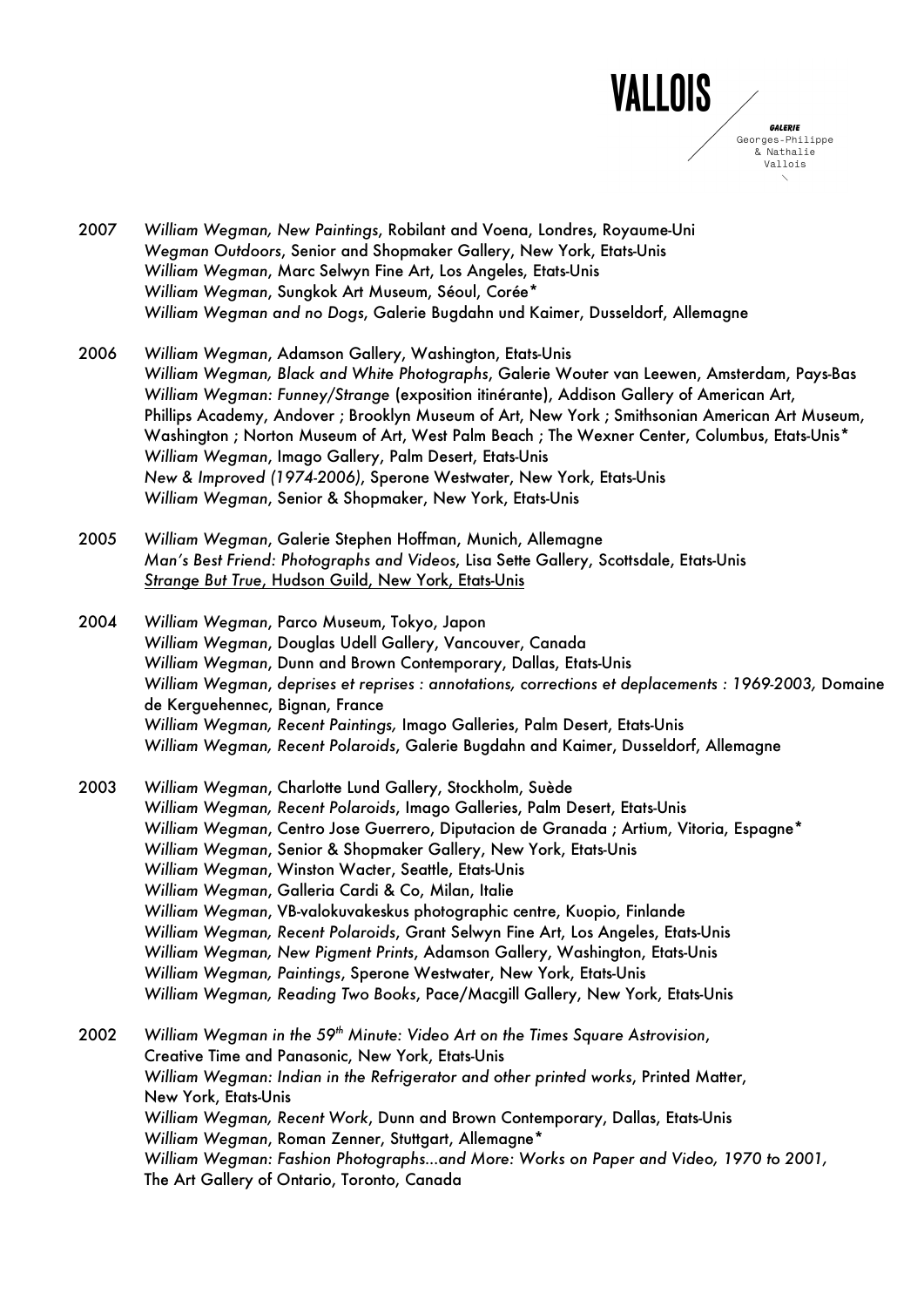

2002 *William Wegman; Early Video / Recent Video, New Drawings / Earlier Paintings*, Texas Gallery, Houston, Etats-Unis *Photo + Drawing + Video = William Wegman*, South Eastern Center for Contemporary Art, Winston-Salem, Etats-Unis *William Wegman*, Savage, Portland, Etats-Unis *William Wegman: Early Drawings / Early Video, Recent Drawings / Recent Video Gorney*, Bravin & Lee, New York, Etats-Unis

2001 *William Wegman: Serie "La Iglesia"*, Galeria De Aizpuru, Madrid, Espagne *William Wegman: Fashion Photographs*, Contemporary Art Museum, University of Southern Florida Contemporary Art Museum, Tampa, Etats-Unis *Drawings, Photographs and Videos: 1970 – 2000*, University of Southern Florida Contemporary Art Museum, Tampa, Etats-Unis *William Wegman: Fashion Photographs*, Speed Art Museum, Louisville, Etats-Unis *William Wegman: A Brief Survey of Earlier Work*, Speed Museum, Louisville, Etats-Unis *Fashion Photographs by William Wegman*, Museum of Fine Art, Boston, Etats-Unis *William Wegman: Early Works*, Patrick & Beatrice Haggerty Museum Marquette University, Milwaukee, Etats-Unis

2000 Pillsbury Peters Gallery, Dallas, Etats-Unis *William Wegman*, The Orange County Museum of Art, Newport Beach, Etats-Unis *William Wegman: Photography, Video, Drawing and Painting, 1970 – 2000*, The Fabric Workshop and Museum, Philadelphia, Etats-Unis *William Wegman*, The McKinney Ave Contemporary, Dallas, Etats-Unis *Canis Ecclesiorum*, The Cathedral of St. John the Divine, New York, Etats-Unis *William Wegman: Fashion Photographs*, The Fabric Workshop and Museum, Philadelphia, Etats-Unis *Once Upon a Time: Contemporary Art for Children for Childrens Books*, Cleveland Center of Contemporary Art, Cleveland, Etats-Unis *William Wegman*, Patrick De Brock Gallery, Knokke, Belgique

- 1999 *Art in the News,* The Tampa Tribune, Tampa, Etats-Unis SOMA Gallery, La Jolla, Etats-Unis *William Wegman: Drawing, Video Painting, Photography*, Williams College Museum of Art, Williamstown, Etats-Unis *Return of the Weimaraner*, ACC Gallery, Weimar, Allemagne *William Wegman*, Galerie Durant-Dessert, Paris, France *William Wegman: Fashion Photographs*, Birmingham Museum of Art, Birmingham, Etats-Unis David Floria Gallery, Aspen, Etats-Unis David Adamson Gallery, Washington, Etats-Unis
- 1998 *William Wegman* (exposition itinérante), Rooseum, Malmo, Suède ; Museet for Fotokunst, Brandts Klaedefabrik, Odense C, Danemark ; Kiasma, Nykyaiteen Museo, Finlande\* *William Wegman*, PaceWildensteinMacGill, New York ; Los Angeles, Etats-Unis Saks Project Art, Saks Fifth Avenue, New York, Etats-Unis *William Wegman, Recent Work*, Gerald Peters Gallery, Dallas, Etats-Unis *Strange But True*, Massachusetts College of Art, Boston and Springfield Museum, Springfield, Etats-Unis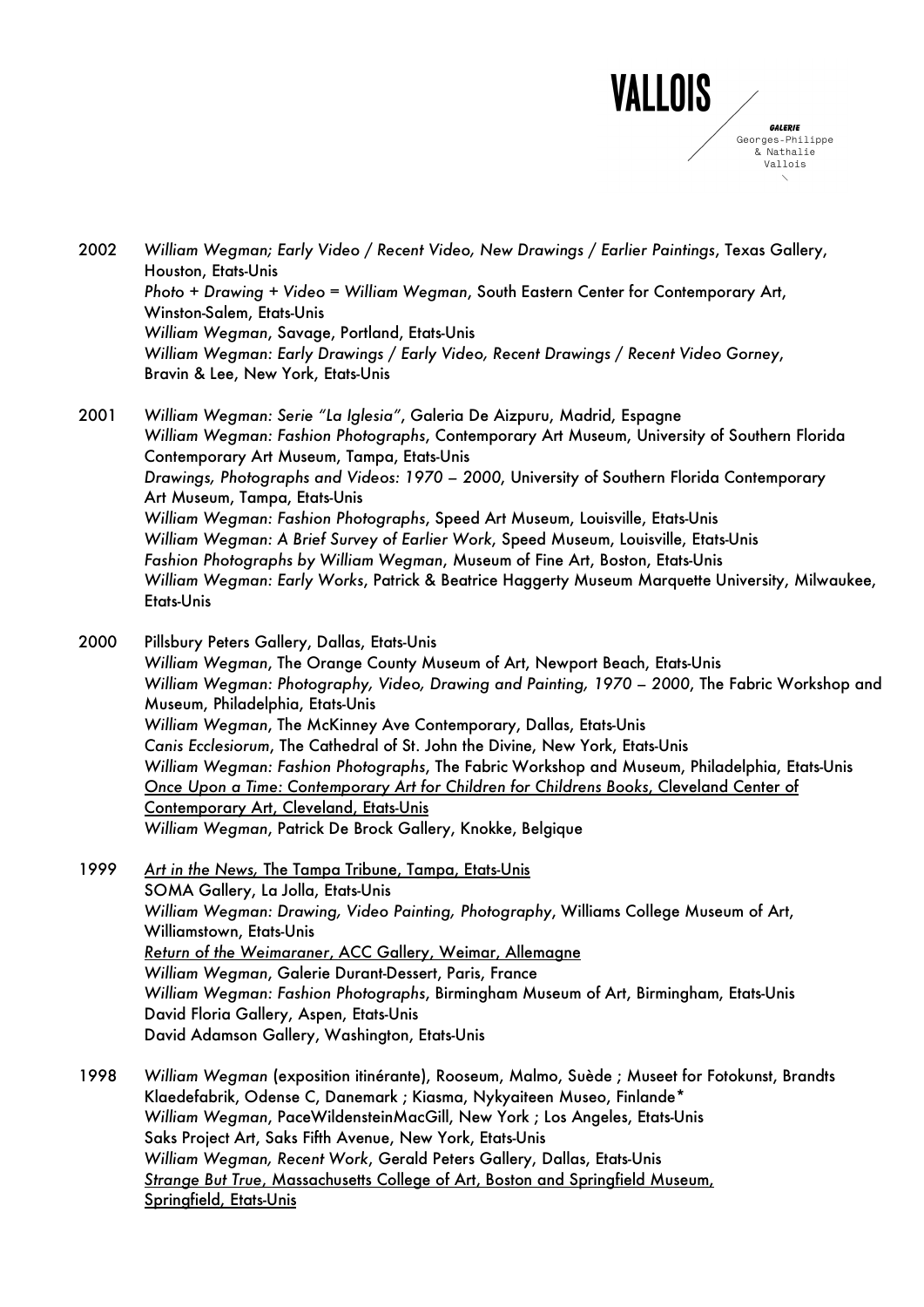

1997 *William Wegman: Fay's Fairy Tales*, Musee d'art Contemporain de Montreal, Montreal, Canada *William Wegman*, Isetan Museum of Art, Tokyo ; Museum "EKI," Kyoto, Japan\* *William Wegman: Drawings 1973-1997*, Fonds Regional d'Art Contemporain Limousin, Limoges, France *Lost and Found*, Fraenkel Gallery, San Francisco, Etats-Unis Gallery Art Point, Tokyo, Japon Galeria Juana de Aizpuru, Madrid, Espagne *Six Scenic Scenes*, The Atlantic City Convention Center, Atlantic City, Etats-Unis *William Wegman Lost and Found*, Fraenkel Gallery, San Francisco, Etats-Unis Galerie Bugdahn und Kaimer, Dusseldorf, Allemagne Jay Gorney Gallery, New York, Etats-Unis

1996 *William Wegman: Paintings, Drawing, Photographs, Videotapes*, (exposition itinérante 1996-1999), The Albrecht-Kemper Museum of Art, St. Joseph ; Boise Art Museum, Boise ; Contemporary Art Center, New Orleans ; San Jose Museum of Art, San Jose ; Arkansas Art Center, Little Rock ; Austin Museum of Art ; The Tennessee State Museum, Nashville ; Leigh Yawkey Woodson Art Museum, Wausau ; Quincy Art Center, Quincy ; Art Center of Battle Creek, Battle Creek, Etats-Unis *William Wegman*, Rencontres Internationales de la Photographie, Arles, France Galleri Larsen, Stockholm, Suède, Ehlers Caudill Gallery, Chicago, Etats-Unis *William Wegman*, Montgomery Museum of Fine Arts, Montgomery, Etats-Unis Fay, New York, April 1994, Photokina 96, Leverkusen, Germany, Texas Gallery, Houston, Etats-Unis

1995 *A William Wegman Primer: Shapes, Numbers and Alphabet*, George Eastman House: International Museum of Photography and Film, Rochester, New York, Etats-Unis *William Wegman: Photographs*, Aspen Art Museum, Aspen, Etats-Unis *Weimar den Weimaranern*, ACC Galerie Weimar, Weimar, Allemagne\* Gerald Peters Gallery, Dallas, Etats-Unis PaceWildenstein/MacGill, Los Angeles, Etats-Unis Galerie Bugdahn und Kaimer, Dusseldorf, Etats-Unis Pace/MacGill Gallery, New York, Etats-Unis Anderson Gallery, Pittsburgh, Etats-Unis Kristina Wasserman Gallery, Providence, Etats-Unis Campbell Contemporary Art Museum, Fort Worth, Etats-Unis David Adamson Gallery, Washington, Etats-Unis Fraenkel Gallery, San Francisco, Etats-Unis

1994 Lisa Sette Gallery, Phoenix, Etats-Unis Edition Julie Sylvester, New York, Etats-Unis *William Wegman*, Art Metropole, Toronto, Canada Hamiltons, Londres, Royaume-Uni McIntosh/Drysdale Gallery, Washington, Etats-Unis Linda Cathcart Gallery, Los Angeles, Etats-Unis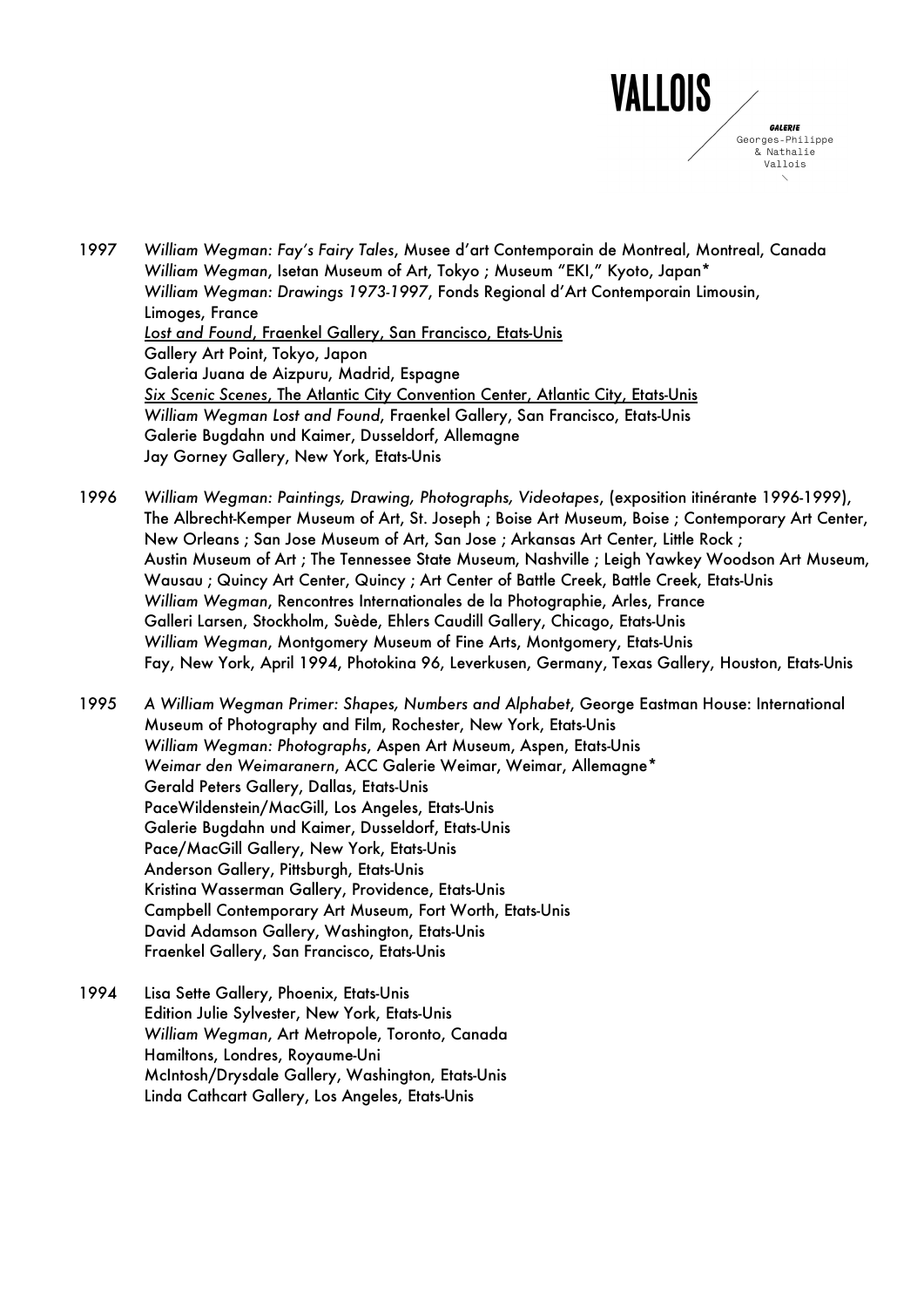

- 1993 *William Wegman's Cinderella*, Museum of Modern Art, New York, Etats-Unis *William Wegman: Out of Doors*, Atlantic Center for the Arts, New Smyrna Beach, Etats-Unis *William Wegman*, Museo de Monterrey, Mexico, Mexique\* *Fay's Fairy Tales: William Wegman's Cinderella and Little Red Riding Hood* (exposition itinérante), The Baltimore Museum of Art, Baltimore ; The Carnegie Museum of Art, Pittsburgh ; The Columbus Museum of Art, Columbus; Modern Art Museum of Fort Worth, Fort Worth ; Ansel Adams Center for Photography, San Francisco ; Museum of Contemporary Art, San Diego, Etats-Unis Pace/MacGill Gallery, New York, Etats-Unis Galerie Durand-Dessert, Paris,France Fraenkel Gallery, San Francisco, Etats-Unis
- 1992 Galerie Andreas Binder, Munich, Allemagne *William Wegman: Field Guide to North America*, Athenaeum Music & Arts Library, La Jolla, Etats-Unis *William Wegman Paintings and Drawings,* John Berggruen Gallery, San Francisco, Etats-Unis Holly Solomon Gallery, New York, Etats-Unis Fraenkel Gallery, San Francisco, Etats-Unis Pace/MacGill Gallery, New York, Etats-Unis Linda Cathcart Gallery, Los Angeles, Etats-Unis Sperone Westwater Gallery, New York, Etats-Unis\*
- 1991 *Outdoor Photographs*, Neuberger Museum, State University of New York at Purchase, New York, Etats-Unis *William Wegman: Photographic Works 1969-76*, Fonds Regional d'Art Contemporain Limousin, Limoges, France\*
- 1990 Linda Cathcart Gallery, Los Angeles, Etats-Unis *The History of Travel*, The Taft Museum, Cincinnati ; The Butler Institute, Youngstown, Etats-Unis\* Galerie 36, Lucerne Sperone Westwater Gallery, New York, Etats-Unis *William Wegman: Paintings, Drawings, Photographs, Videotapes*, (exposition itinérante), Kunstmuseum, Lucerne, Suisse ; ICA, Londres, Royaume-Uni ; Stedelijk Museum, Amsterdam, Pays-Bas ; Frankfurt Kunstverein, Frankfort, Allemagne ; Centre Pompidou, Paris, France ; ICA, Boston, Etats-Unis ; Ringling Museum, Sarasota, Etats-Unis ; Whitney Museum of American Art, New York, Etats-Unis ; Contemporary Arts Museum, Houston, Etats-Unis\* Holly Solomon Gallery, New York, Etats-Unis Fraenkel Gallery, San Francisco, Etats-Unis James Corcoran Gallery, Los Angeles, Etats-Unis Pace/MacGill Gallery, New York, Etats-Unis
- 1989 *William Wegman*, Maison de la Culture et de la Communication de Saint-Etienne, Saint-Etienne, France\* Galerie Durand-Dessert, Paris, France
- 1988 *La Jolla Vista View, The Stuart Collection*, University of San Diego, La Jolla, Etats-Unis Pace/MacGill Gallery, New York, Etats-Unis *William Wegman: Polaroids and Videos*, San Francisco Museum of Modern Art, San Francisco, Etats-Unis Thomas Soloman's Garage, Los Angeles, Etats-Unis *William Wegman New Paintings,* Holly Solomon Gallery, New York, Etats-Unis Fraenkel Gallery, San Francisco, Etats-Unis Dart Gallery, Chicago, Etats-Unis *William Wegman, Photographs*, G.H. Dalsheimer Gallery, Baltimore, Etats-Unis *William Wegman, Man Ray Commemorative Prints*, Solo Gallery, New York, Etats-Unis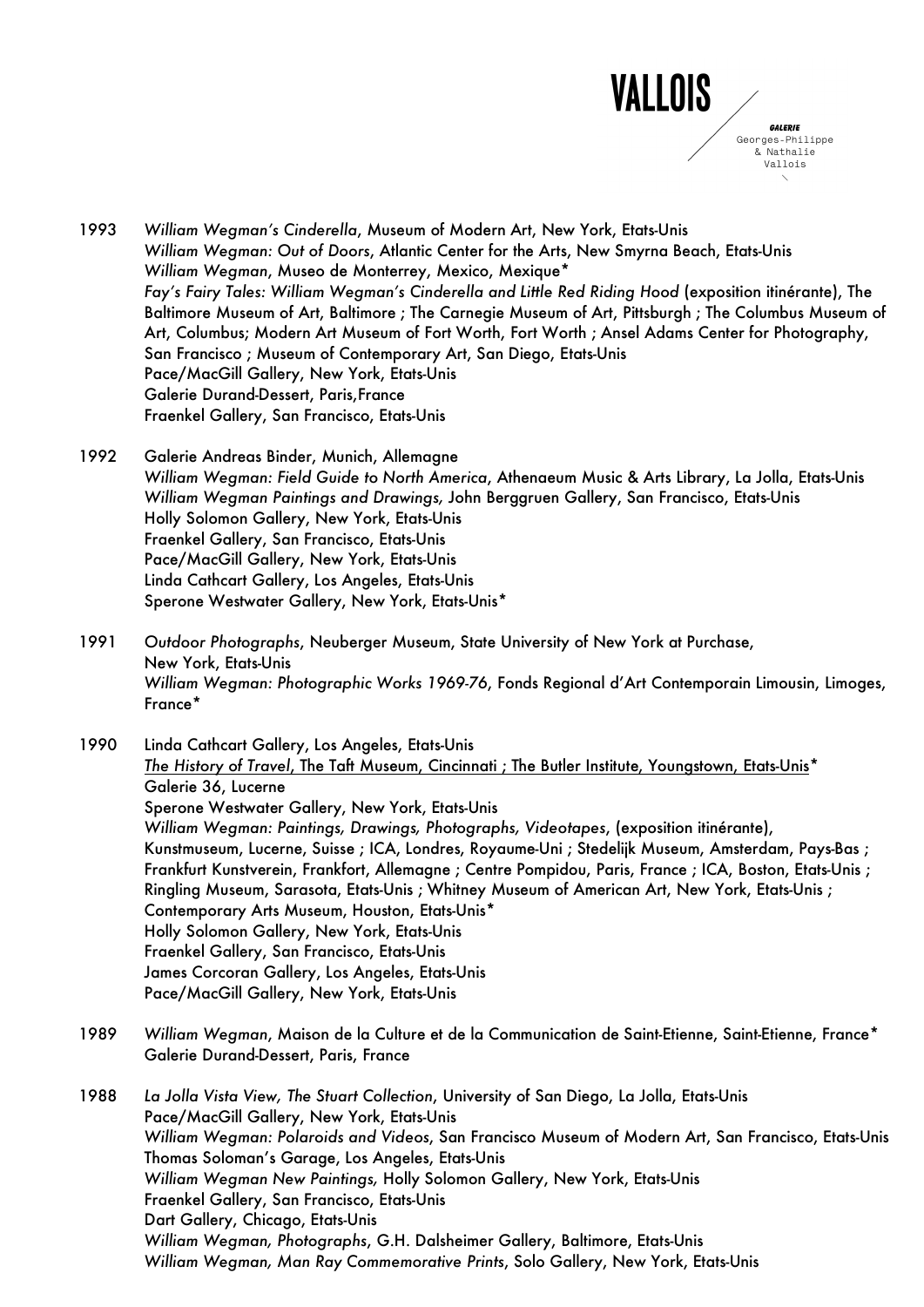

- 1987 McIntosh/Drysdale Gallery, Washington, Etats-Unis
- 1986 *William Wegman: Color Photographs*, Cleveland Museum of Art, Cleveland, Etats-Unis *Improved Photographs*, Daniel Wolf Gallery, New York, Etats-Unis Holly Solomon Gallery, New York, Etats-Unis
- 1985 *Instant Miami*, Lowe Museum of Art, Miami, Etats-Unis
- 1984 Holly Solomon Gallery, New York, Etats-Unis
- 1983 *Local Boy Makes Good*, Fine Arts Gallery, University of Massachusetts, Amherst, Etats-Unis *William Wegman: Videoworks*, Institute of Contemporary Art at the Virginia Museum, Richmond, Etats-Unis *Wegman's Photographs from the Ed Ruscha Collection and Wegman's Videotapes: Survey*, Newport Harbor Art Museum, Newport Beach, Etats-Unis *\$19.84*, Hallwalls, Buffalo, New York, Etats-Unis\* Texas Gallery, Houston, Etats-Unis
- 1982 Fraenkel Gallery, San Francisco, Etats-Unis McIntosh/Drysdale Gallery, Washington, Etats-Unis James Corcoran Gallery, Los Angeles, Etats-Unis Dart Gallery, Chicago, Etats-Unis Locus Solus, Genève, Italie *Wegman's World* (exposition itinérante), Walker Art Center, Minneapolis ; The Fort Worth Art Museum, Fort Worth ; De Cordova & Dana Museum & Park, Lincoln ; The Contemporary Arts Center, Cincinnati ; The Corcoran Gallery of Art, Washington ; Newport Harbor Art Museum, Newport Beach, Etats-Unis\* Holly Solomon Gallery, New York, Etats-Unis
- 1980 *William Wegman: Selected Works 1970-79* (exposition itinérante), University of Colorado Art Galleries, Boulder ; Aspen Center for Visual Arts, Aspen, Etats-Unis Holly Solomon Gallery, New York, Etats-Unis
- 1979 Holly Solomon Gallery, New York, Etats-Unis Arnolfini Gallery, Bristol, Royaume-Uni Texas Gallery, Houston, Etats-Unis Konrad Fischer Gallery, Dusseldorf, Allemagne
- 1978 Rosamund Felsen Gallery, Los Angeles, Etats-Unis
- 1977 Sonnabend Gallery, New York, Etats-Unis
- 1976 The Kitchen, New York, Etats-Unis
- 1975 Mayor Gallery, Londres, Royaume-Uni Konrad Fischer Gallery, Dusseldorf, Allemagne
- 1974 112 Greene Street, New York, Etats-Unis Galleria Toselli, Milan, Italie Texas Gallery, Houston, Etats-Unis